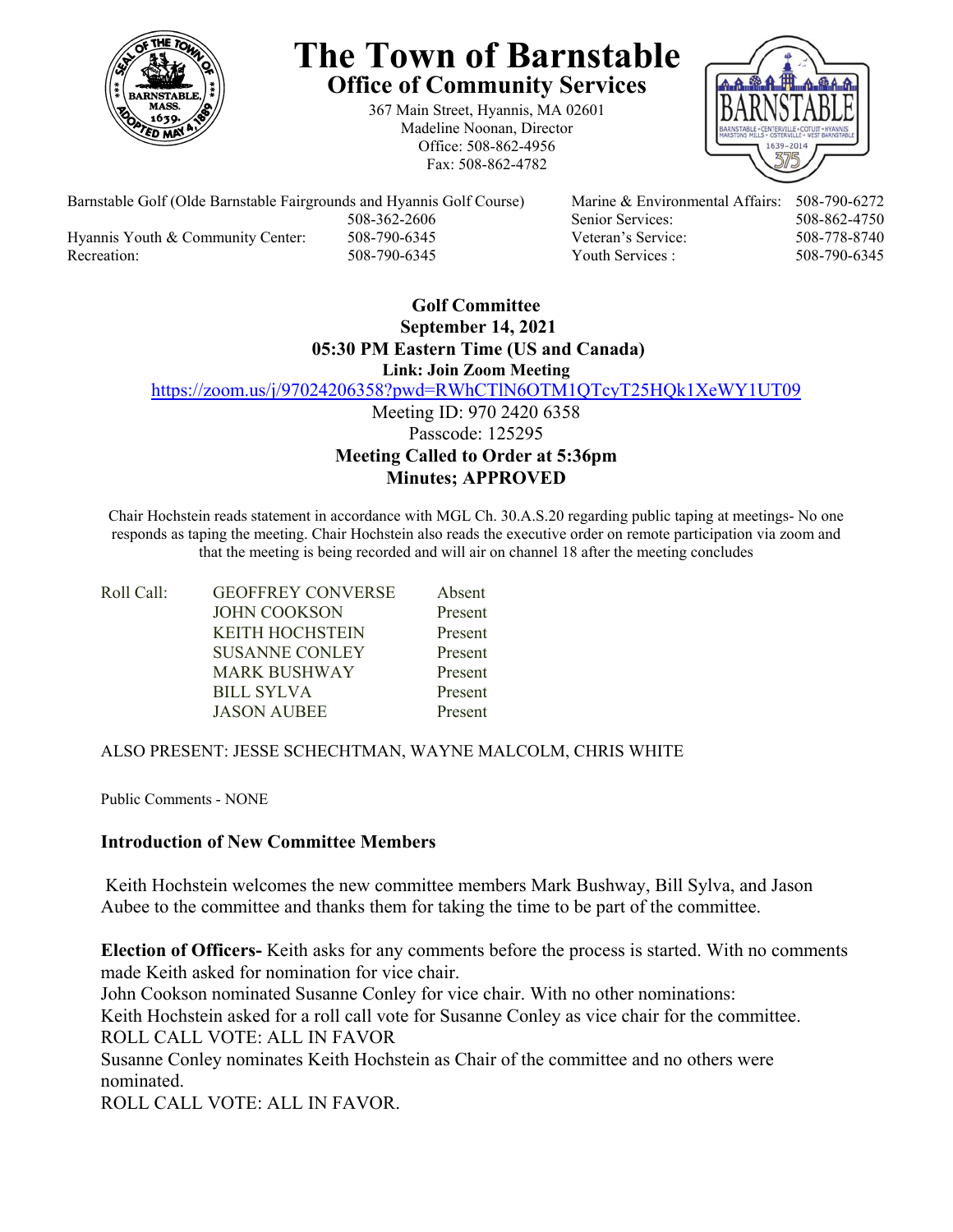# Act on Minutes from the June 8<sup>th</sup> 2021 meeting

Motion duly made by Susanne Conley to approve the minutes of the June  $8<sup>th</sup> 2021$  seconded by John Cookson.

Roll Call Vote: YES John Cookson, Susanne Conley and Keith Hochstein Abstained; Jason, Bill, and Mark.

**Director of Golf Report –** Chair Hochstein introduces Interim Director of Golf Jesse Schechtman. Schechtman- Super exited to take on this new role and I have a lot of pride in these golf facilities.

- Golf Course updates- today we had the senior club championship at Hyannis and it will continue at Olde Barnstable tomorrow. The quota league has surpassed \$40k in prizes awarded with 317 member's total. We have put out the grade 5 job opening for the pro shop to replace John Fowler from when he left in early 2020. This addition will be great for the pro shop to add another full time employee hopefully by the end of the month. New cart request for proposal will go out for Hyannis Golf Course this fall for a new fleet in the spring if we are unable to extend the current lease by one year in order to combine the 2 facilities. Bill Sylva asked if we had many issues with the current carts. Jesses responded that the current carts have very normal minor issues with wear and tear.
- Current Finances- Currently we are up \$130k for the year between the two courses. The Fiscal Year 2023 Budget Calendar is out and we need to have our 2022 rates by the end of October for the Town Manager to approve in November. Susanne stressed her concern about the next meeting and it should primarily focus on the rates since we seem to be behind after not having the last 2 meetings. John Cookson stated we have had another meeting in the past. Keith agreed that we could have a special meeting if needed; both Wayne and Chris agreed that it could happen if needed and we also could potentially have just the one meeting. Jason asked Jesse if he can send ideas to him, Jesse explained it is ok to do so. Mark agrees we could have a potential second meeting. Keith explained if we wanted to have a second meeting in October it would be the  $26<sup>th</sup>$ .
- Bill Sylva asked if the early sign for new members will be available in October this year, Jesse responded we will be offering that again.
- -John Cookson asked Jesse if he has a timeframe for him being acting director and if there is a deadline for having a permanent director in place. Jesse explained that hopefully the position will be filled by the end on the year. John asked about a search committee and that the golf committee is involved the search. Susanne agreed that it is a good idea, Bill also asked what Madeline Noonan's role is with the town, and Jesse along with Wayne explained her role as the Director of Community Services.

### **Director of Golf Maintenance Report- Chris White**

Chris introduces himself to the new committee members. Chris gives a summer recap, this summer was one of the warmest and most humid summers we have ever had. We are not spraying for crabgrass and all the insects that we used to spray for now that we are in the green initiative signs are starting show. This current trend of limited staff is also very difficult; we are starting very early to get ahead of the golfers because we don't have the help. Keith asked about the staff issues and Chris explained that we cannot close a day or two like some restaurants do. We are grooming the golf courses for September golf which is very busy with many tournaments at both courses. Susanne commended the staff that got the course ready after one of the big storms and the ladies member that was able to play. Susanne asked about the small little green spots that are on the greens, Chris explained it is Cyanobacteria that is very harmless just looks different.